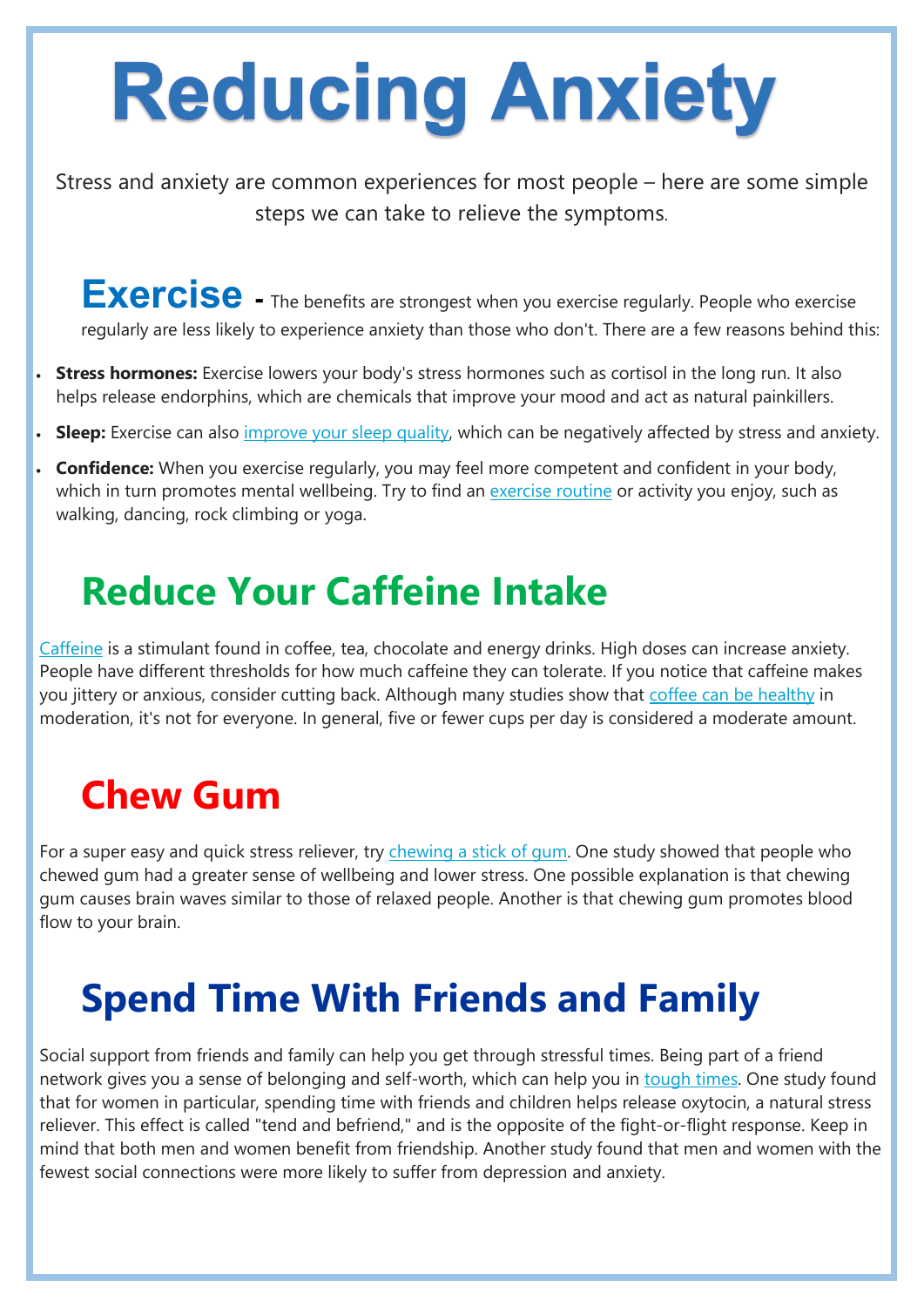# **Laugh**

It's hard to feel anxious when you're laughing. It's good for your health, relieves your stress response and relieves tension by relaxing your muscles. In the long term, laughter can also help improve your *immune* [system](https://www.healthline.com/health/food-nutrition/foods-that-boost-the-immune-system) and mood. A study among people with cancer found that people in the laughter intervention group experienced more stress relief than those who were simply distracted. Try watching a funny TV show or hanging out with friends who make you laugh.

## **Learn to Say No**

Not all stressors are within your control, but some are. Take control over the parts of your life that you can change and are causing you stress. One way to do this may be to say "no" more often. This is especially true if you find yourself taking on more than you can handle, as juggling many responsibilities can leave you feeling overwhelmed. Being selective about what you take on — and saying no to things that will unnecessarily add to your load — can reduce your stress levels.

## **Deep Breathing**

Mental stress activates your sympathetic nervous system, signalling your body to go into "fight-or-flight" mode. During this reaction, stress hormones are released and you experience physical symptoms such as a faster heartbeat, quicker breathing and constricted blood vessels. Deep breathing exercises can help activate your parasympathetic nervous system, which controls the relaxation response. There are several types of deep breathing exercises, including diaphragmatic breathing, abdominal breathing, belly breathing and paced respiration. The goal of deep breathing is to focus your awareness on your breath, making it slower and deeper. When you breathe in deeply through your nose, your lungs fully expand and your belly rises. This helps slow your heart rate, allowing you to feel more peaceful.

## **Learn to Avoid Procrastination**

Another way to take control of your stress is to stay on top of your priorities and stop procrastinating. Procrastination can lead you to act reactively, leaving you scrambling to catch up. This can cause stress, which negatively affects your health and sleep quality. Get in the habit of making a to-do list organized by priority. Give yourself realistic deadlines and work your way down the list. Work on the things that need to get done today and give yourself chunks of uninterrupted time, as switching between tasks or multitasking can be stressful itself.

## **Practice Mindfulness**

Mindfulness describes practices that anchor you to the present moment. It can help combat the anxietyinducing effects of negative thinking. There are several methods for increasing mindfulness, including mindfulness-based cognitive therapy, mindfulness-based stress reduction, yoga and [meditation.](https://www.healthline.com/nutrition/12-benefits-of-meditation) A recent study in college students suggested that mindfulness may help increase self-esteem, which in turn lessens symptoms of anxiety and depression.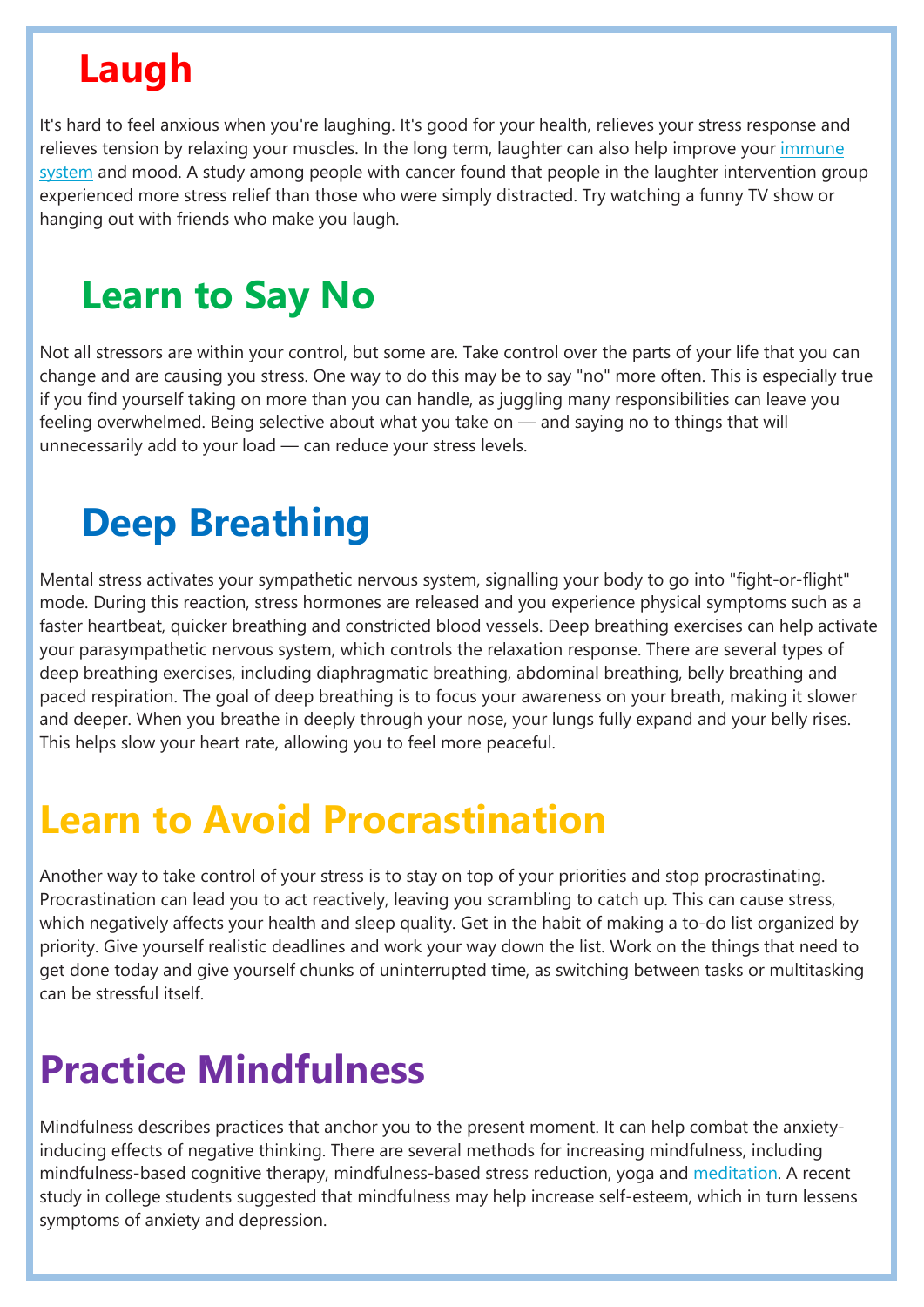# 5 Foods That Help **Reduce Anxiety**

### **Salmon**

Salmon may be beneficial for reducing anxiety. It contains nutrients that promote brain health, including **vitamin D** and the **omega-3 fatty acids**. Additionally, studies show these fatty acids can reduce inflammation and prevent brain cell dysfunction that leads to the development of mental disorders like anxiety. Consuming adequate amounts oily fish may also promote your brain's ability to adapt to changes, allowing you to better handle stressors that trigger anxiety symptoms. **Vitamin D** has also been studied for the positive effects it may have on improving levels of calming neurotransmitters.

## **Chamomile**

Chamomile is an herb that may help reduce anxiety. It contains high amounts of antioxidants proven to reduce inflammation, which might decrease the risk of anxiety. Several studies have examined the association between chamomile and anxiety relief.

### **Dark Chocolate**

Incorporating some dark chocolate into your diet may also be helpful for easing anxiety. Dark chocolate contains flavonols, which are antioxidants that may benefit brain function. They do this by improving blood flow to the brain and promoting its ability to adapt to stressful situations. These effects may allow you to adjust better to the stressful situations that can lead to anxiety and other mood disorders. For example, in a study of highly stressed individuals, participants reported significantly lower levels of stress after consuming 40 grams of dark chocolate every day over a two-week period.

## **Yogurt**

If you suffer from anxiety, yogurt is a great food to include in your diet. The probiotics, or healthy bacteria, found in some types of yogurt can improve several aspects of your well-being, including [mental health.](https://www.healthline.com/nutrition/probiotics-and-brain-health) Studies have shown that probiotic foods like yogurt may promote mental health and brain function by inhibiting free radicals and neurotoxins, which can damage nerve tissue in the brain and lead to anxiety.

#### **Green Tea**

Green tea contains L-theanine, an amino acid that has been studied for the positive effects it may have on brain health and anxiety reduction. In one small study, people who consumed L-theanine experienced a reduction in psychological stress responses that are commonly associated with anxiety, such as increased heart rate. Another study found that those who drank a beverage that contained L-theanine had decreased [levels of cortisol,](https://www.healthline.com/nutrition/ways-to-lower-cortisol) a stress hormone linked with anxiety.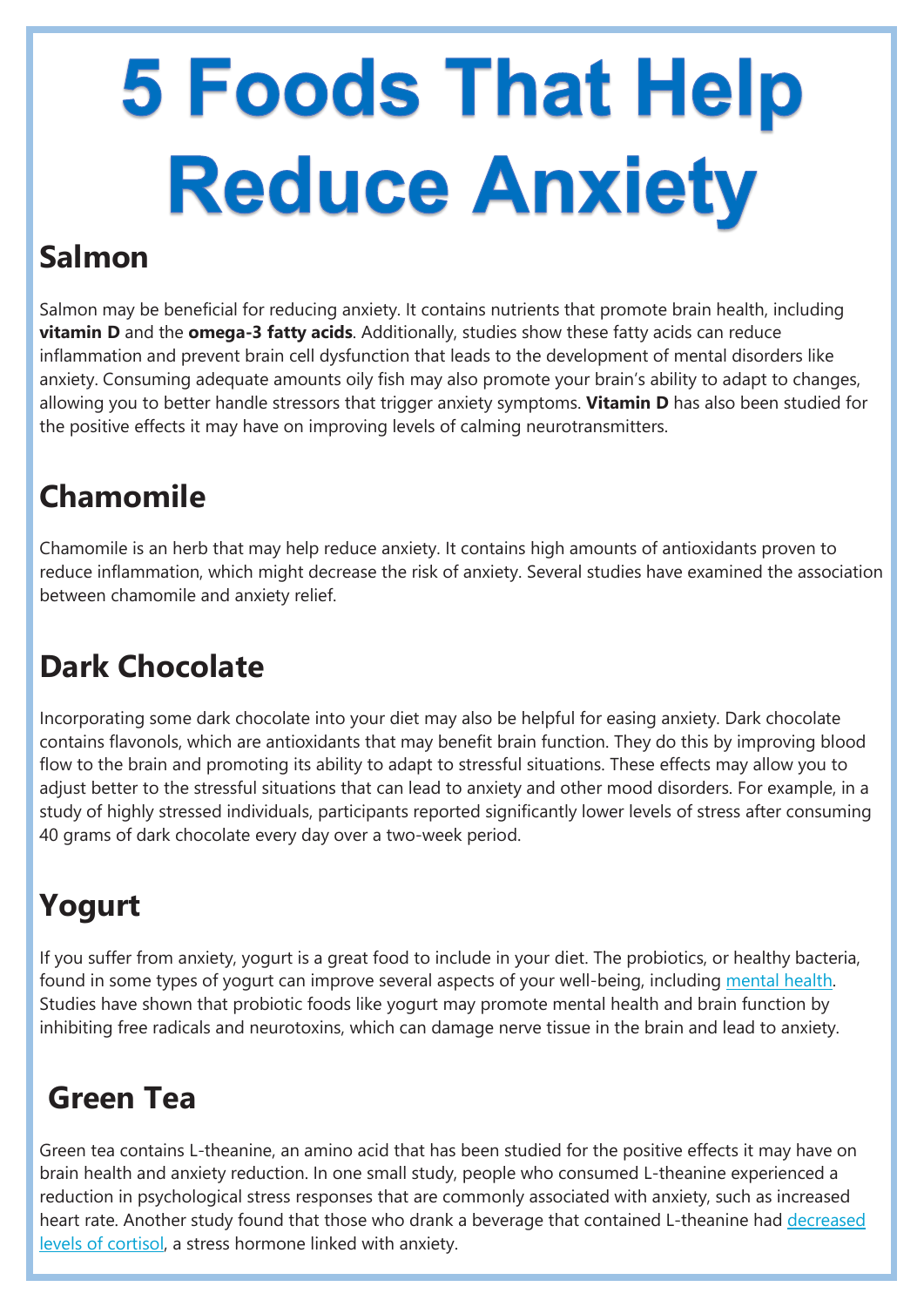# COPING WITH STRESS

Family upheaval, exams, broken friendships, new school, money worries. They are all different situations, but they have one thing in common – they bring mental or emotional strains or tension, otherwise known as stress. Most people will experience this at some point in their lives and a certain amount can be healthy, but there can be times when it seems like the weight of the world is on your shoulders. The important thing to remember is that you're not alone – according to a 2016 survey by YouGov, six in every 10 students say they experience levels of stress that interfere with everyday life – and there's no reason to be embarrassed.

### **What is stress?**

Sometimes everything feels too much. Your parents want you to do things. Your school puts pressure on you. You want to keep up with friends. You're being pulled from different angles and the pressure mounts. Life feels out of control and situations are overwhelming. You feel… stressed.

### **Is feeling stressed quite common?**

Feeling stressed often comes when things change – right now, it might seem that everything is changing as you drift between childhood and adulthood. Sometimes you wish you were small (and maybe safe) again, sometimes you feel strong and grown up. Your body is changing. People start asking more of you. Your feelings get more intense and can be difficult to express or control. You start discovering who you are – and who you'd like to become. None of this is easy. So, no wonder you're encountering new levels of stress in your life. **You're not alone**.

#### **Does that mean that some stress is natural then?**

It's very natural to experience some stress when you face new challenges – as you stretch yourself to take on more responsibility or try new things. Feeling stressed for a short period of time can even help by making you feel more alert and propelling you to take action. Remember, the brain actually likes solving problems. Everyone has different thresholds for stress. You may be able to cope with more than a friend, for example, but less than someone older than you. The good news is that no matter your current level, you can learn how to handle stress better. Learning to face stress and deal with it will make you more flexible and less frightened. You'll discover an innate strength and courage to be proud of.

#### **How do I recognise if I am stressed?**

Stress changes shape and it manifests in different ways – both emotionally and physically. Here are some signs that you might be feeling stressed:

-lack of focus

-disturbed sleep, constantly tired

-lots of worrying

-snappier or more tearful than usual

-more withdrawn

-feeling lonely and alone (with no one to talk to) -feeling down on yourself

-eating more or less than usual

-not able to disconnect from social media

-more controlling or obsessive or risky behaviours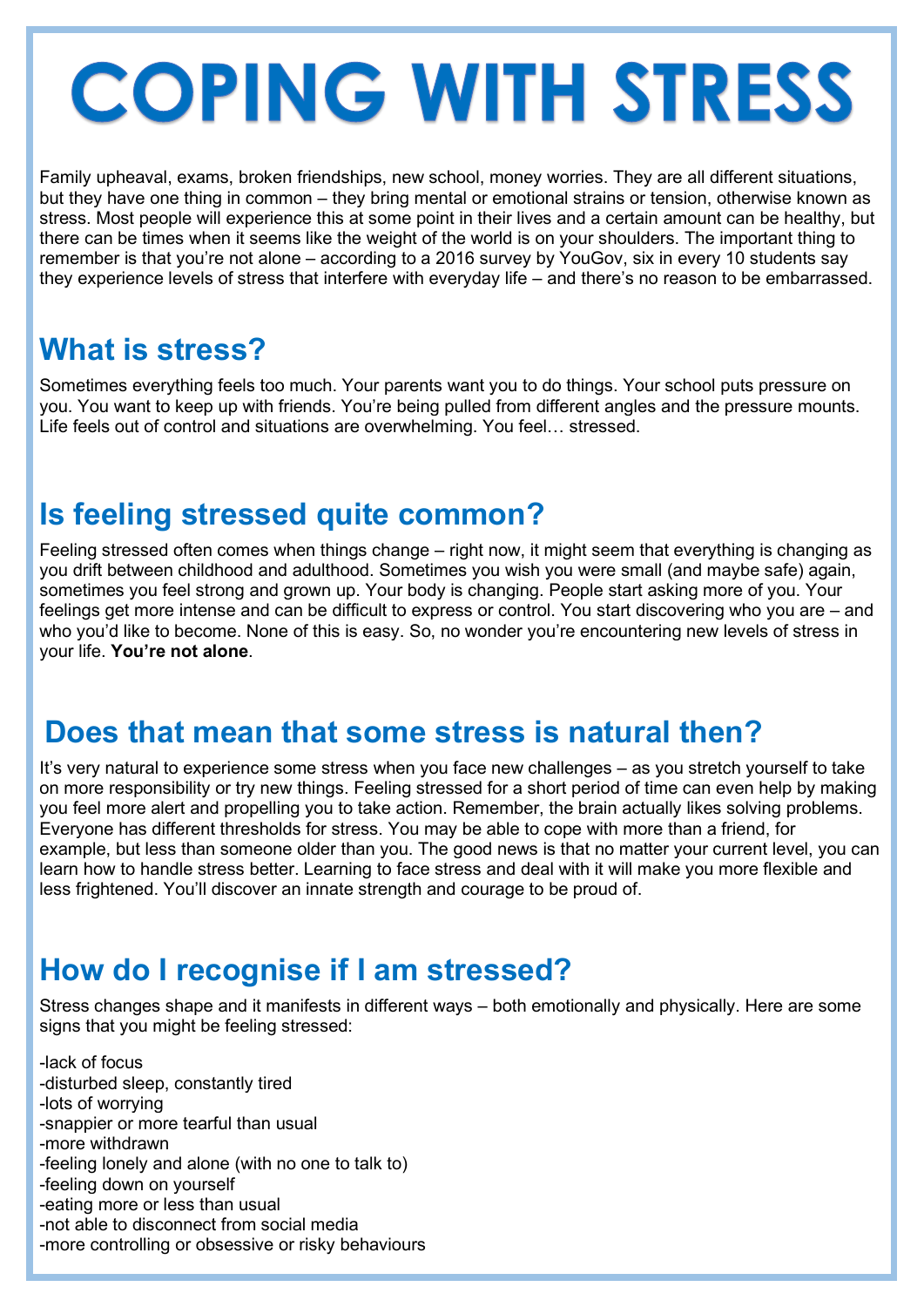#### **What do I do if I feel stressed?**

The first thing to do is to tune into, and then voice, how you feel. Take a moment now if you're feeling stressed. Do you feel a physical sensation – or are you snappy with those around you? Are you feeling lonely and withdrawn, or are you acting out? When people come for help, it is important to explore what is troubling them and to focus on aspects of health such as getting good-quality sleep, regular exercise and cutting down on sugar. Simple breathing exercises like counting in for three seconds, and out for five seconds, can really help to calm you down if you are feeling stressed.

#### **What if my stress doesn't ease?**

If you feel your stress is long-lasting or serious, speak to a responsible adult, whether that be a relative or teacher. Listen carefully to the advice they give, even if you don't like what they have to say at first. Test their ideas out as an experiment – and come up with your own ideas. They may encourage you to see a GP who may in turn suggest seeking professional advice to help you reduce your symptoms and get to the root cause of your stress. Try to make sure you're involved with any decision-making and are comfortable with the options offered.

#### **And what about the future?**

Your young adult years are a period of amazing growth and change. It's likely to be stressful at times, but with help this can be managed and it will pass. Above all, remember that this is all part of becoming you.

Taken from Teenbreathe Issue 2

*Words: Renée van der Vlood*

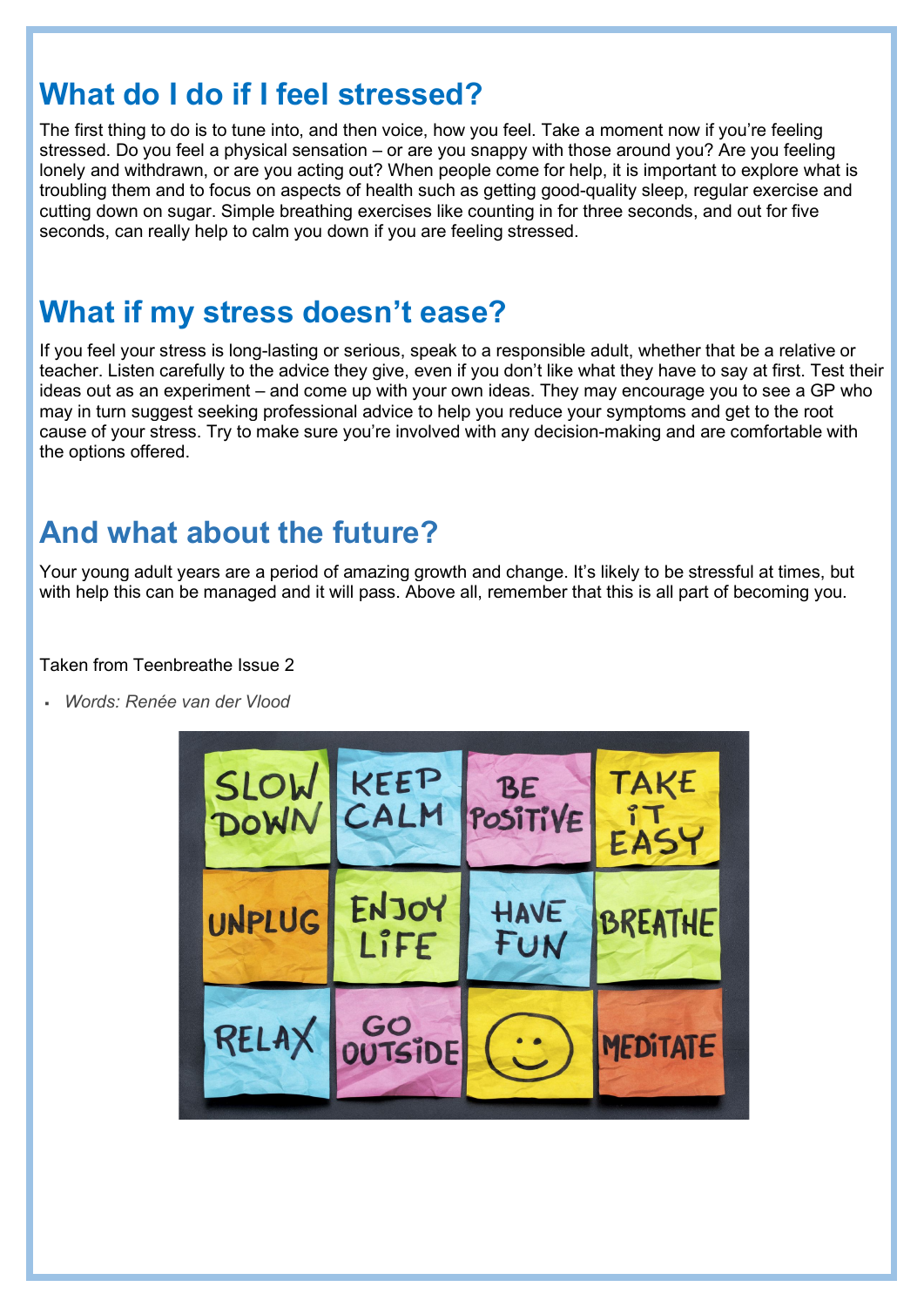# **I choose……**

**To live by choice, not be chance To be motivated, not manipulated To be useful, not used To make changes, not excuses To excel, not compete I choose self-esteem, not self pity I choose to listen to my inner voice, not to the random opinion of others.**